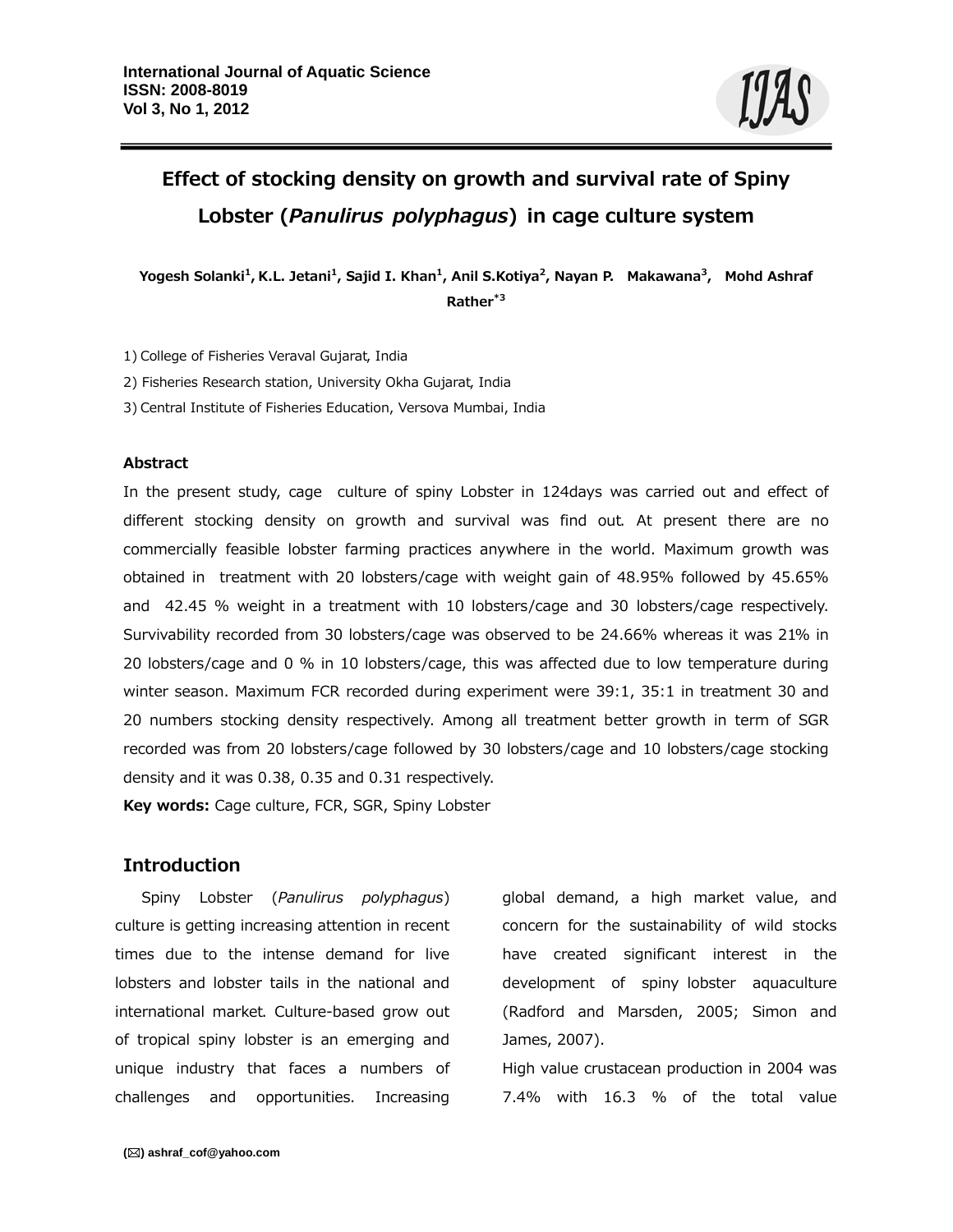(Syda Rao, 2008). Earlier 1950's production was below 1 million tones, production in 2004 reported to have risen to 59.4 MT with a value of US \$ 70.3 billion. In 2004, countries in the Asia and the Pacific region accounted for 91.5% of the production quantity and 80.5 % of the value (Radhakrishnan, 2008). The period 2000- 04 showed higher growth in production of crustaceans in particular, and of marine fish (Radhakrishnan, 2008) recent data should be incorporated. Production in the cage-reared *P. ornatus* industry is estimated to exceed 3000 tonnes annually at an export value of US\$90 M (Williams, 2007). Global aquaculture production has undergone remarkable changes, with production scaling up from less than a million tonnes in the early 1950's to 48.1 million t in 2005. Aquaculture has become the world's fastest growing sector of food production, increasing nearly 60 fold during the last five decades (FAO, 2007).

India has lost a substantial amount of foreign exchange by supplying juveniles to overseas countries for farming (Charles and Peter, 2003). The fisheries sector is contributing nearly 2 percent of the total GDP. In India three species are the most suitable for farming *P. homarus* of southwest and southeast coast, *P. polyphagus* of North West coast and *P. ornatus* of southeast coast (Charles and Peter, 2003). Previous studies have shown that tropical species are more promising for commercial production due to fast growth rate. Lobster

above 60 g grows faster than the smaller ones. About one fourth of the commercial lobster's catches comprise juveniles of about 60-90 g size, which fetch hardly US\$ 0.2 per individual or about US\$ 2-3 per kg. If they are grown to a marketable size of about 200g, they will fetch US\$ 3 per individual or about US\$ 14- 15 per kg. Furthermore, the size of the lobster catch from the fishing grounds is on the decline. Lobster fishing grounds are discontinuous along the Indian coasts. The resources include a few species of coastal and deep-sea forms as mentioned earlier.

To avoid targeted fishing of juvenile lobsters and to protect the breeding stock, the Ministry of Commerce, Government of India has banned export of undersized lobsters by a Gazette notification in July 2003 (Venkatesan, 2004). Currently, almost all global lobster production is from capture fisheries, where stocks are either overexploited and in decline or at their maximum sustainable yield. Commercially viable hatchery technology is yet to be developed (Williams 2007). However, recent awareness of profitability by fattening lobsters to marketable size is changing the trend of the exporting juveniles for fattening. Lobster fattening is slowly getting commercialized in Kerala, Andhra Pradesh, and Tamil Nadu and now in Gujarat state. Fattening of young ones caught from wild requires only little inputs and technological application.

Looking to the vast area of Gujarat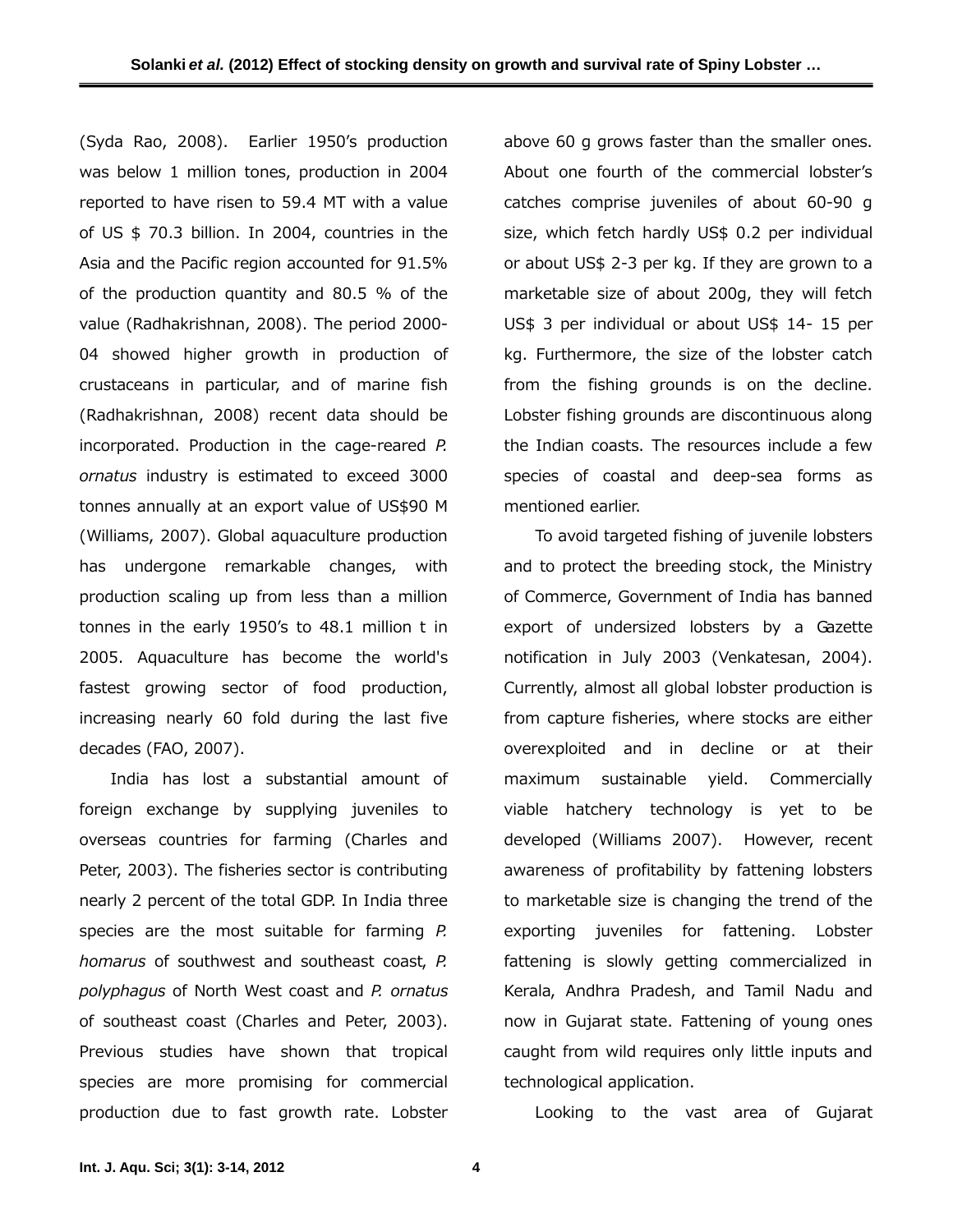coastline, cage culture of shellfishes should be given prime importance, so that unutilized coastal sea water can be converted for local employment generation and harvest of lobsters (in tones) will generate more foreign exchange earnings by its export. Already cage culture for fattening the lobster is in practice where farmers stock lobster with very high stocking density which leads toll on the growth of the lobster. Therefore, the present study was carried out to see the effect of stocking density on different growth parameters and survival of *Panaulirus polyphagus* in cage culture.

# **Materials and Methods**

#### Experimental site

Experiments were carried out at Sarkeshware bay, Jafrabad Saurashtra coast (Lat. 20º 49' 52.82'' N and Long. 71º 17' 38.05'' E) of Gujarat, India. Duration of experiment was for 124 days which was initiated on  $10<sup>th</sup>$ October 2009 to 10<sup>th</sup> February 2010.

# Experimental design and experimental site:

A complete randomized design (CRD) was employed in the present investigation. Other details are as under:

No. of replication: Five

No. of treatment: Three (Stocking density) Treatment Detail:

Total 10 lobsters / cage were stocked. Total 20 lobsters / cage were stocked. Total 30 lobsters / cage were stocked.

Each lobster was fed by mix diet at 5% of their body weight.

Total nos. of cages (C): 15 cages

Saurashtra region, South - west direction and Diurnal tide is the major source of seawater at cage site.

## **Cage construction**

Cage material was PVC pipe ½ inch diameter, GI tripod joint, Nylon mesh (5mm), Sinker of cement stone and thermocole floats The dimension of a cage was  $2x1x1m^3$ . The cage has a main frame made of ½ inch diameter PVC Pipe which is fitted to a GI tripod joint. 5 mm nylon mesh sizes net were used for encircling the PVC frame, from all the sides. Cage top end were closed by nylon mesh giving 10 cm x 10 cm for feed drop manually. Cages were placed at Sarkeshware bay of Saurashtra coast (India) with water depth of 0.8 m during low tide and 1.2 m during highest tides. Thermocole float were fitted to top edge corner of a cage and to the bottom of cage cement stone weighing 5 kg as flexible sinker.

## **Collection of Lobsters**

The lobsters were collected from Mahuva, Jafrabad, Rajpara and Navabunder coast of Gujarat and then transported using mobile van loaded with 100 lit tanks and containers to the experiment site. Lobsters were fed with clams, squid and trash fish meat during the storage of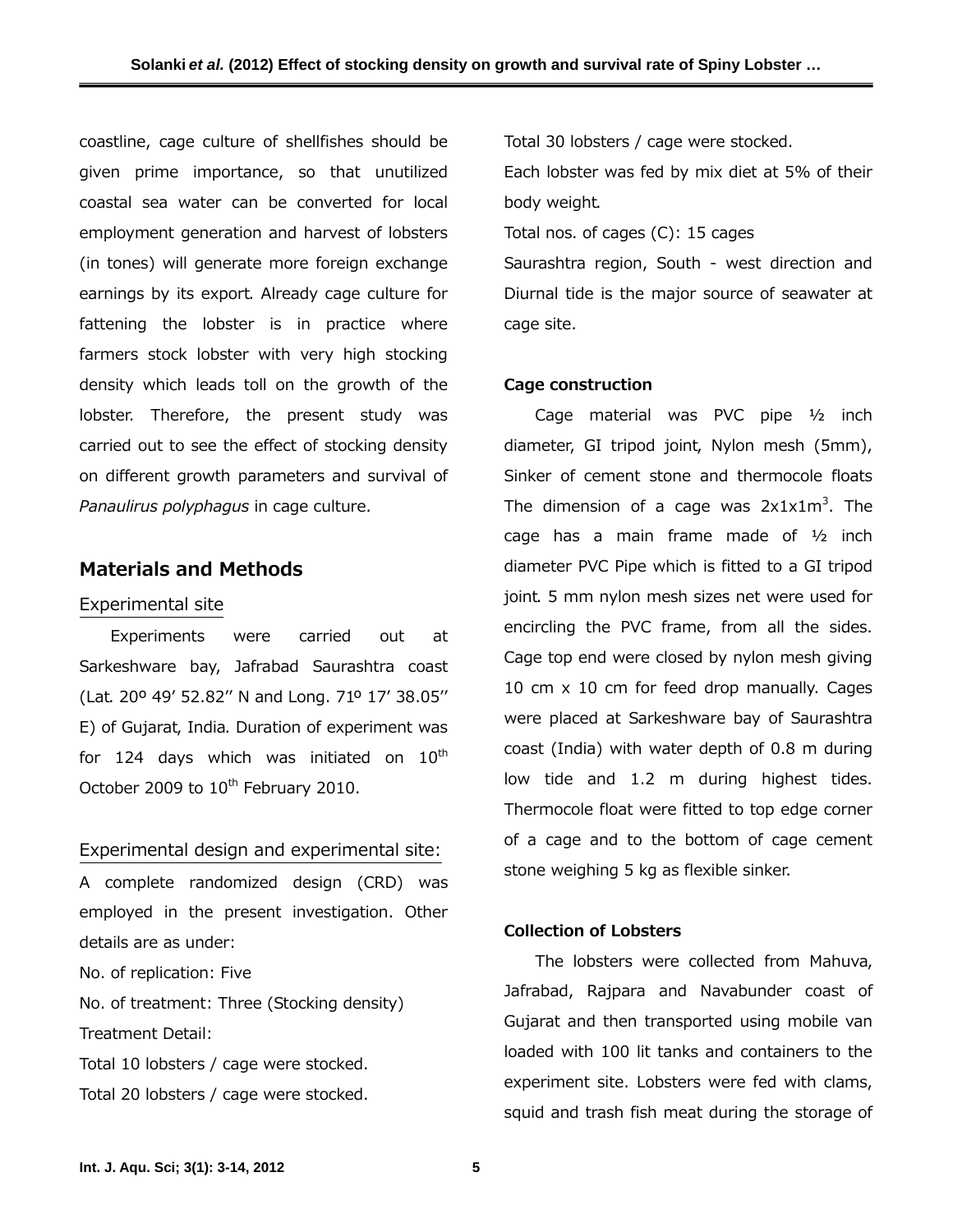live specimen after collection. During the storage,, lobster were placed in a holding tank for 3 to 4 hrs having water temperature 22-23 C° using ice cube, to slow down the metabolic activity to make them ready for transportation.

#### **Stocking density:**

Total 10, 20 and 30 of *P. polyphagus* of 90  $±$  10 g were stocked in respective cages.

# **Feeding:**

Daily mix feeding (e.g. clams, squid meat, trash meat in the ratio of 0.2:0.5:0.3 per kg) was given at 5% of the body weight as per treatment. Daily unconsumed meat was siphoned out and discarded.

#### **Growth monitoring and sampling:**

Seven lobsters were randomly selected from the cage, for weighing and total length measurement.

#### **Biometric Observation**

#### *P. polyphagus*

The biometric observations were recorded from seven randomly selected *P. polyphagus* from the five replicate rearing cages.

## **Average wet weight gain (g)**

Randomly seven *P. polyphagus* were collected by scooping from cage and then weighed by a physical balance, as per Kemp and Britz, 2008. The observations were recorded fortnightly. Wet weight gain (gm) was recorded using the formula given below **Wet weight gain% = (Final weight (g) – Initial weight (g))\* 100/Initial wet weight (g)** 

#### **Total length**

Total length of lobster will be calculated as per Simon and Michael (2005) by formula given below:

**Total length = Carapace length + abdominal length** 

### **Feed Conversion Ratio**

Weight of the feed fed to the animal divided by the weight of animal growth.i.e

**Feed conversion ratio = weight of feed fed (g)/fish weight gain** 

# **Specific Growth Rate (SGR)**

Growth rates were calculated as specific growth rate (SGR) % body weight per day was recorded by using formula as **Specific Growth Rate (SGR) = 100 x (ln FBW- lnIBW)/D**  where: FBW is final body weight (g) (weight at the end of the time interval studied) IBW is initial body weight (g) (weight at the beginning of the time interval studied) D is number of days

## **Survival (%)**

Final survival of *P. polyphagus* was recorded on the last day  $(124<sup>th</sup>$  day) of experiment with the formula given below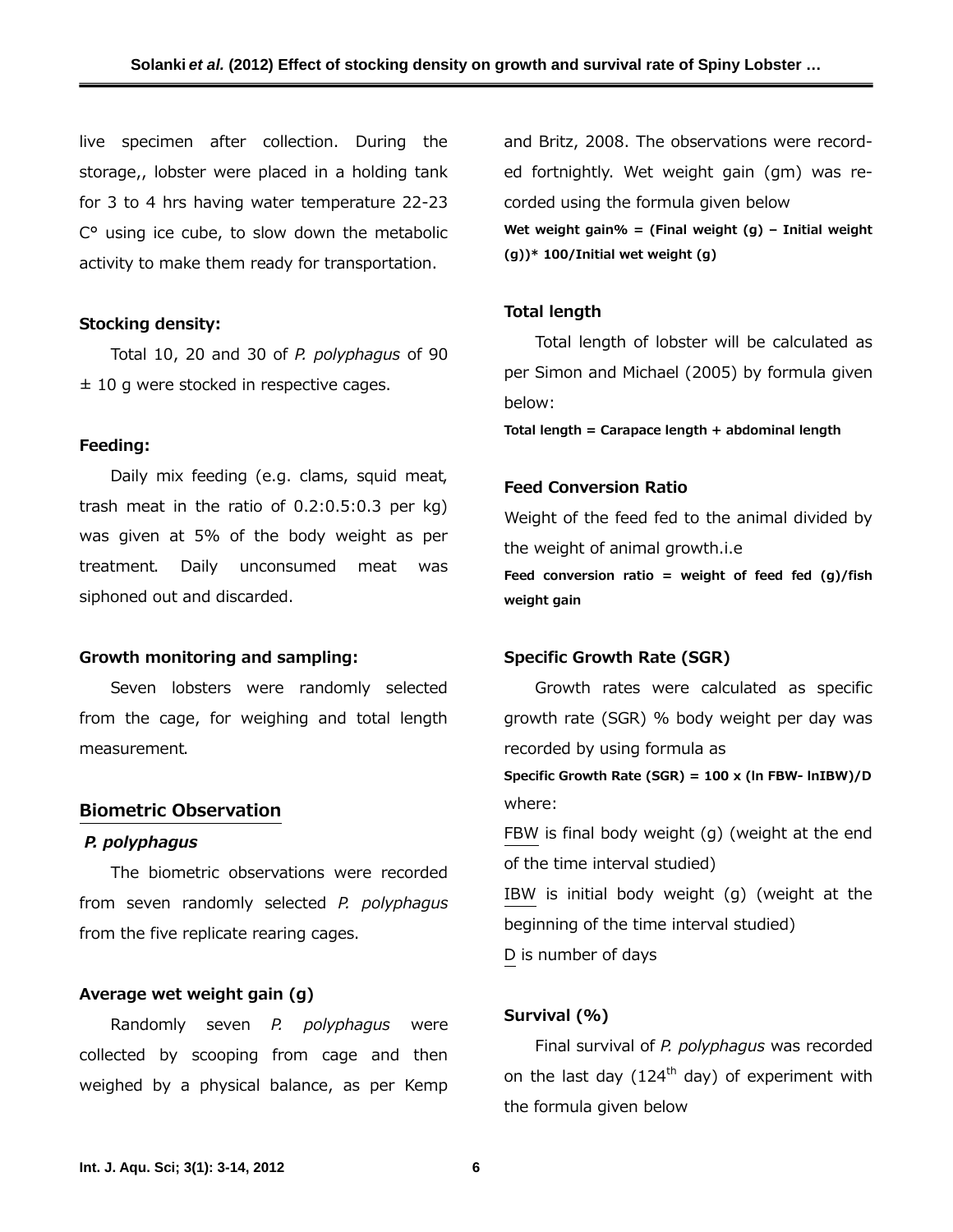**Survival Rate % = No of live** *P. polyphagus* **at harvest \* 100/ No of lobster at initial stocking**

#### **Net weight gain (g)**

It was calculated as per the formula Net weight gain  $(g)$ : Final weight  $(g)$  – initial weight at stocking (g)

#### **Statistical analysis**

All data presented are expressed as means± standard error and was subjected to two way analysis of variance (ANOVA), followed by Duncan's Multiple Range Test with the help of SPSS-16.0 version software.

# **Results and Discussion**

Before the experiment starts, almost all the lobsters were well acclimatized for the cage condition. In the post summer season, the result obtained were encouraging, but on initiation of winter season few of the lobster skipped feeding and profuse mortality took place. The growth in term of weight gain was more in 10 no. stocking density/ cage and more feed was consumed but in mid winter season all the lobster died due to low temperature.

Water parameters are conducive as cages were placed in a bay where diurnal tide flush away all the waste material from the surrounding but uneaten feed which was dropped within the cage used to smell too much after 24 hrs.

# **Biometric Observation**

#### **Total length and weight**

The Initial length varied from approximately 14.99  $\pm$  0.10 to 15.3  $\pm$  0.22 cms in all the treatments while initial weight of lobsters varied in all replicate with average  $88.35 \pm 0.46$  g. The detailed result is presented in Table 1.

# **Specific growth rate (SGR)**

Specific Growth Rate (g/day) in cages with stocking density 10 no/cage was more than in the cages having 20 no and 30 nos/cage. Weight increment (g) during the 124 days of culture was 45.65 g in cages with (10 nos/cage), 48.95 (g) in cages with (20 nos/cage) and 42.45 (g) in cages with (30 no/cage) fed with mix feed (clams meat, squid meat and trash fish meat). Maximum increment in weight was in those cages with 20 nos/cage (48.95g) as compared to 10 nos/cage and 30 nos/cage (Table 2).

## **Survival**

As mentioned in Table 3, maximum survival% were obtained from the cages having 30 no (24.66%) (Out of 150 lobsters, 113 were found dead) while in cages with 20 nos /cage 21%) (Out of 100 lobsters 79 were found dead). In those cages having 10 nos /cage (Out of 50 lobsters 50 were found dead) and that was because of low water temperature and stress conditions prevailed during winter season. As per (Table 4) maximum mortality were seen in 10 nos/cage at the end of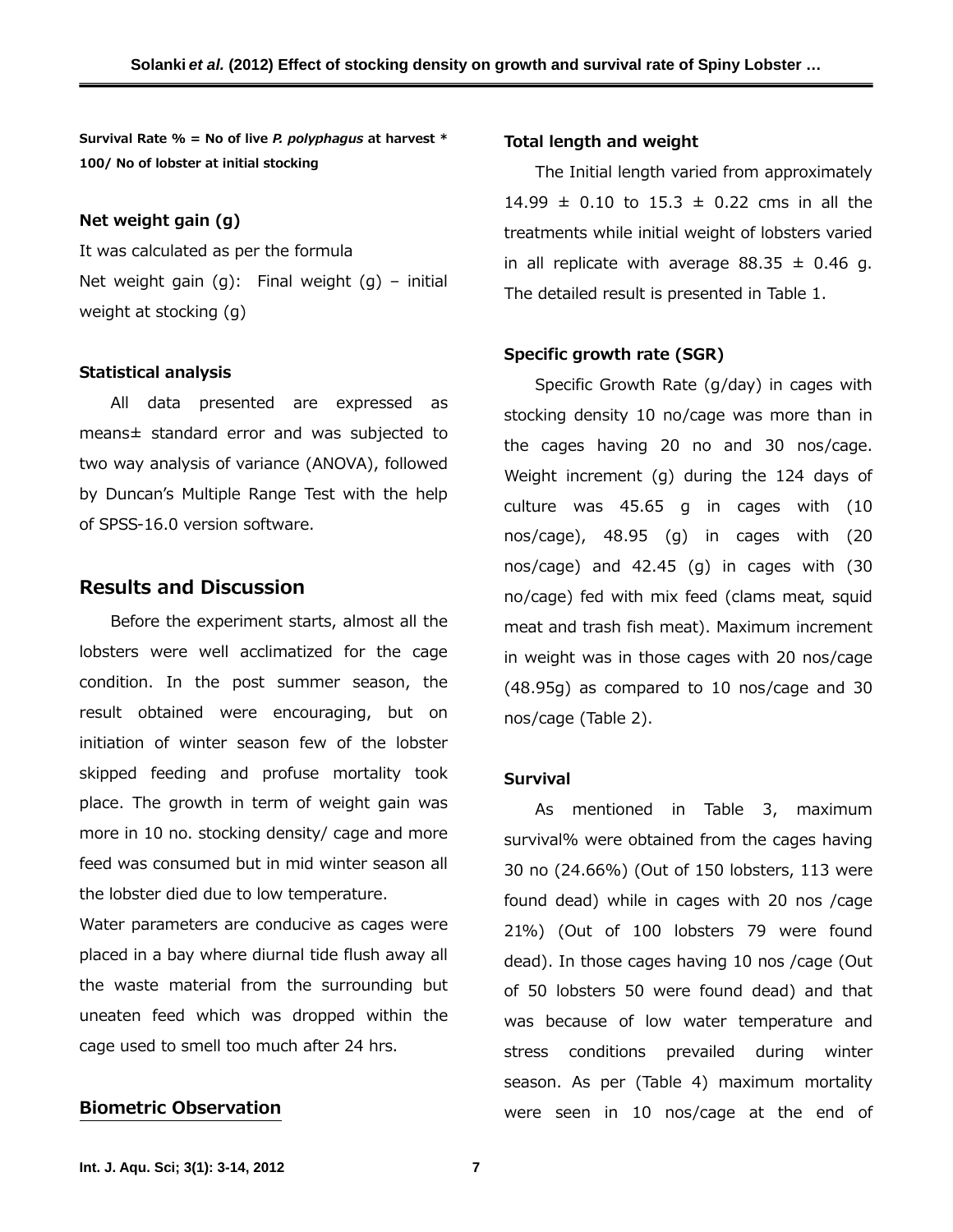experiment at period and least mortality in the cage 30 nos/cage this is due to lowering of

temperature in winter season.

| Cage<br>No.    | <b>Stocking Density (No./ cage)</b> |                         |                         |                         |                               |                         |  |  |
|----------------|-------------------------------------|-------------------------|-------------------------|-------------------------|-------------------------------|-------------------------|--|--|
|                | 10                                  |                         | 20                      |                         | 30                            |                         |  |  |
|                | Ave. TL                             | Ave. TW                 | Ave. TL                 | Ave. TW                 | Ave. TL                       | Ave. TW                 |  |  |
| $\mathbf{1}$   | 15.42±0.67                          | 89.07±3.67              |                         |                         |                               |                         |  |  |
| $\overline{2}$ | 15.57±0.34                          | 88.65±4.33              |                         |                         |                               |                         |  |  |
| 3              | 15.14±0.69                          | 89.94±3.87              |                         |                         |                               |                         |  |  |
| 4              | 15.07±0.88                          | 86.57±5.99              |                         |                         |                               |                         |  |  |
| 5              | 15.35±0.47                          | $91.05 \pm 3.80$        |                         |                         |                               |                         |  |  |
| 6              |                                     |                         | 15.28±0.48              | 88.51±4.76              |                               |                         |  |  |
| $\overline{7}$ |                                     |                         | 15.21±0.56              | 88.30±4.91              |                               |                         |  |  |
| 8              |                                     |                         | 15.35±0.55              | 89.00±4.03              |                               |                         |  |  |
| 9              |                                     |                         | 15.14±0.55              | 86.21±4.58              |                               |                         |  |  |
| 10             |                                     |                         | 15.00±0.40              | 85.85±3.94              |                               |                         |  |  |
| 11             |                                     |                         |                         |                         | 15.28±0.47                    | 89.74±3.81              |  |  |
| 12             |                                     |                         |                         |                         | $15.21 \pm 0.34$              | 87.45±2.76              |  |  |
| 13             |                                     |                         |                         |                         | $15.35 \pm 0.5$               | 88.75±5.4               |  |  |
| 14             |                                     |                         |                         |                         | 15.28±0.47                    | 87.87±4.89              |  |  |
| 15             |                                     |                         |                         |                         | 15.28±0.69                    | 88.45±6.24              |  |  |
| Mean           | $15.31 \pm 0.20^a$                  | 89.05±0.95 <sup>a</sup> | 15.19±.068 <sup>a</sup> | 87.57±0.43 <sup>a</sup> | $15.28 \pm 0.12$ <sup>a</sup> | 88.45±0.36 <sup>a</sup> |  |  |

**Table 1: Initial length and weight of lobsters** 

Average Total Length = Ave. TL; Average Total Weight = Ave. TW

Initial Average Total Length (cm) and Total Weight (g)

Values in rows with common superscripts do not differ significantly (P>0.05)

# **FCR**

Maximum feed intake were in the cage with 30 no/cage with 62 kg (Fig 1) from which during experiment net weight gain (g) was 45.65 g having FCR 39:1, whereas in stocking density of 20 no/ cage total feed utilized was 44.64 kg with net weight gain 48.95 g and FCR

35:1but least in stocking density of 10 no/ cage with 17.82 kg against & net weight gain was 42.45 g (here FCR could not be calculated because all experimental animals died due to winter shock).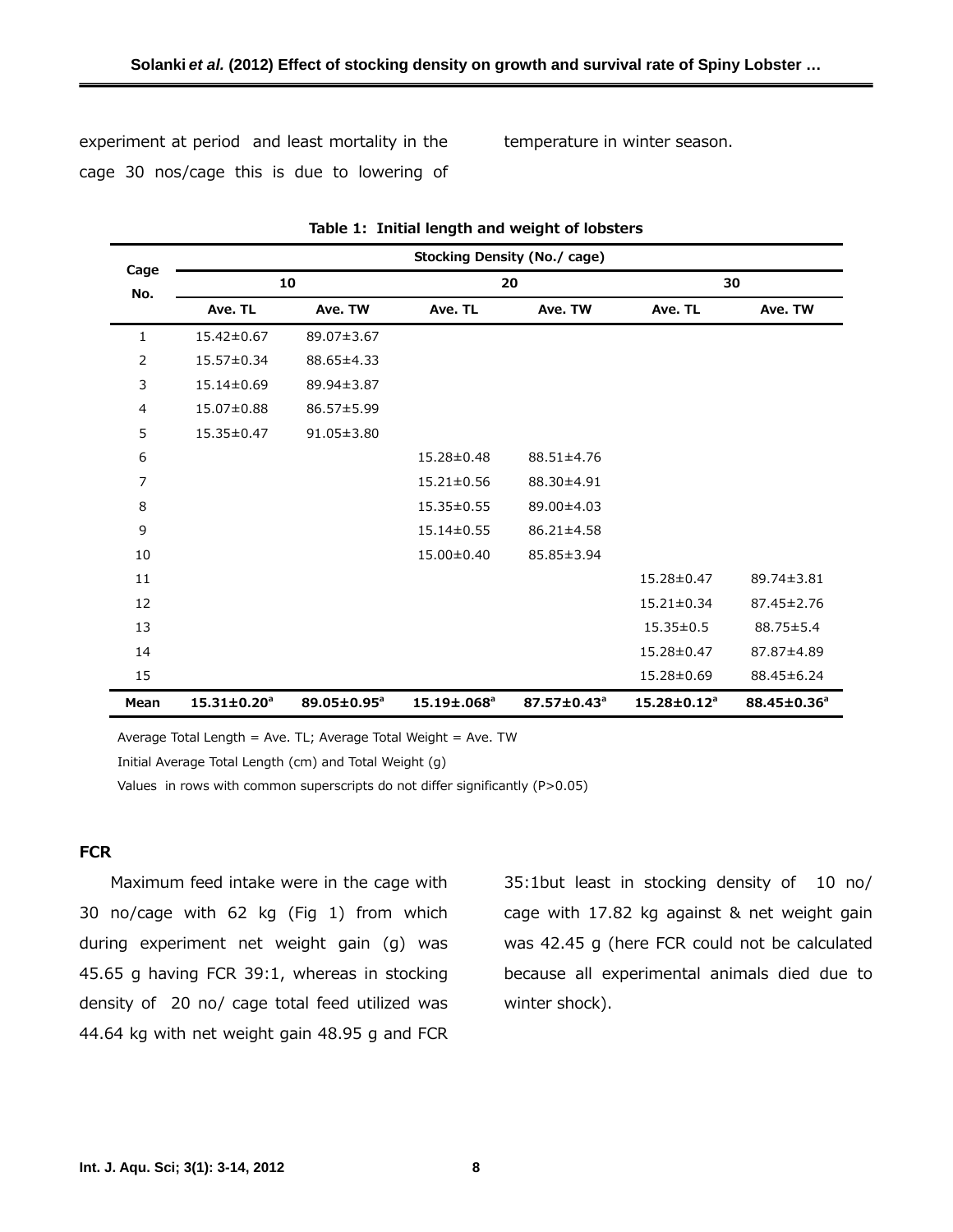| Date                           | 10    | 20    | 30    |
|--------------------------------|-------|-------|-------|
| 10 Oct 2009                    | 88.35 | 88.35 | 88.35 |
| 25 Oct 2009                    | 100.3 | 99.2  | 100.4 |
| 11 Nov 2009                    | 108.8 | 106.3 | 108.2 |
| 26 Nov 2009                    | 117.1 | 115.3 | 113.6 |
| 11 Dec 2009                    | 122.8 | 121.1 | 119.3 |
| 26 Dec 2009                    | 127.3 | 125.8 | 123   |
| 10 Jan 2010                    | 131.4 | 129.4 | 125.1 |
| 25 Jan 2010                    | 134   | 132.8 | 127.3 |
| Feb 2010<br>10                 | Nil   | 137.3 | 130.8 |
| (Final wt)                     | 134   | 137.3 | 130.8 |
| Net weight gain (g)/lobster    | 45.65 | 48.95 | 42.45 |
| SGR $(g/day)$                  | 0.36  | 0.39  | 0.34  |
| Lobster survival in no/5 cage. | 00    | 21    | 37    |

**Table 2: Average growth (g) of lobsters during rearing** 

 $N = 7$  No. of lobsters/ cage were averagely checked out fortnightly Initial average Weight =  $88.35 \pm 0.46$  g

DOC: 124 days\*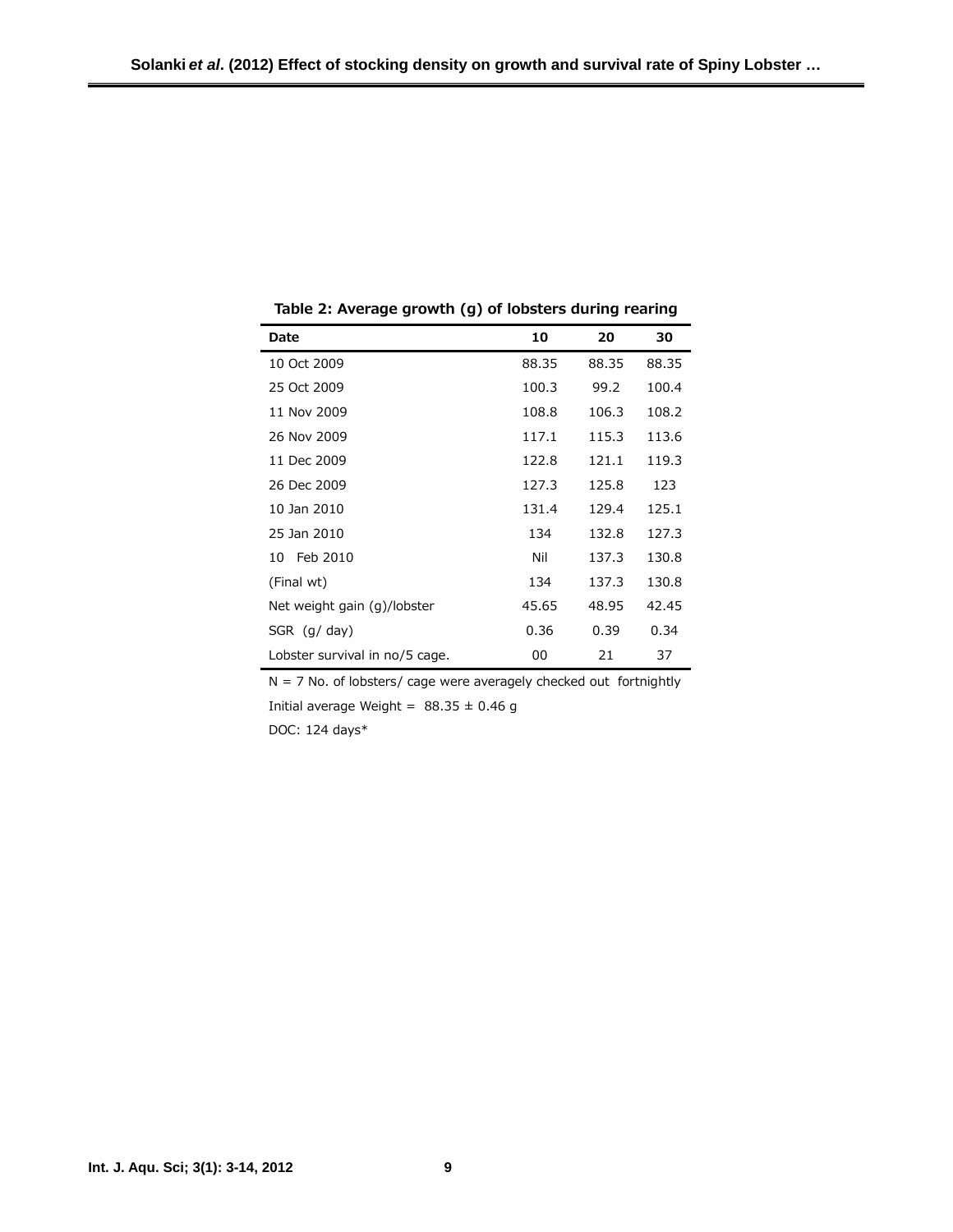| Stocking Density (No./Cage) |                  |                  |                  |  |  |
|-----------------------------|------------------|------------------|------------------|--|--|
| Parameter calculated        | 10               | 20               | 30               |  |  |
| Days of culture             | 124              | 124              | 124              |  |  |
| Initial no. lobsters*       | 50               | 100              | 150              |  |  |
| Final no. of live lobsters* | 0                | 21               | 37               |  |  |
| Mortality (no.) $*$         | 50               | 79               | 113              |  |  |
| Survival %                  | 0                | 21               | 24.66            |  |  |
| Avg. Initial weight (g)     | $88.35 \pm 0.46$ | $88.35 \pm 0.46$ | $88.35 \pm 0.46$ |  |  |
| Avg. Weight increment (g)   | 41.7             | 48.95            | 42.45            |  |  |
| Weight increment (%)        | 47.14            | 55.40            | 48.04            |  |  |
| <b>FCR</b>                  | 00               | 35:1             | 39:1             |  |  |
| SGR (q/day)                 | 0.368            | 0.394            | 0.342            |  |  |

## **Table 3: Survival and growth data of** *Panulirus polyphagus* **stocked in different density**

 $N = 7$  No of lobsters

## **Table 4: Mortality v/s Survival no during experiment**

|              | Stocking density of lobsters No/Cage |                  |              |                  |              |                  |  |
|--------------|--------------------------------------|------------------|--------------|------------------|--------------|------------------|--|
| Cage No.     | 10                                   |                  | 20           |                  | 30           |                  |  |
|              | <b>Total</b>                         | <b>Mortality</b> | <b>Total</b> | <b>Mortality</b> | <b>Total</b> | <b>Mortality</b> |  |
|              | No.                                  | No.              | No.          | No.              | No.          | No.              |  |
| 10 Oct 2009  | 50                                   | 00               | 100          | 00               | 150          | 00               |  |
| 25 Oct 2009  | 46                                   | 04               | 93           | 07               | 142          | 08               |  |
| 11 Nov 2009  | 41                                   | 05               | 84           | 09               | 131          | 11               |  |
| 26 Nov 2009  | 34                                   | 07               | 75           | 09               | 117          | 14               |  |
| 11 Dec 2009  | 29                                   | 05               | 64           | 11               | 100          | 17               |  |
| 26 Dec 2009  | 18                                   | 11               | 51           | 13               | 79           | 21               |  |
| 10 Jan 2010  | 04                                   | 14               | 34           | 17               | 53           | 26               |  |
| 25 Jan 2010  | 02                                   | 02               | 26           | 08               | 43           | 10               |  |
| 10 Feb 2010  | 00                                   | 00               | 21           | 05               | 37           | 06               |  |
| Survival no. | 00                                   |                  | 21           |                  | 37           |                  |  |
| Survival %   | 0                                    |                  | 21           |                  | 24.66        |                  |  |

Replicate : 5 DOC=124 days

TREATMENT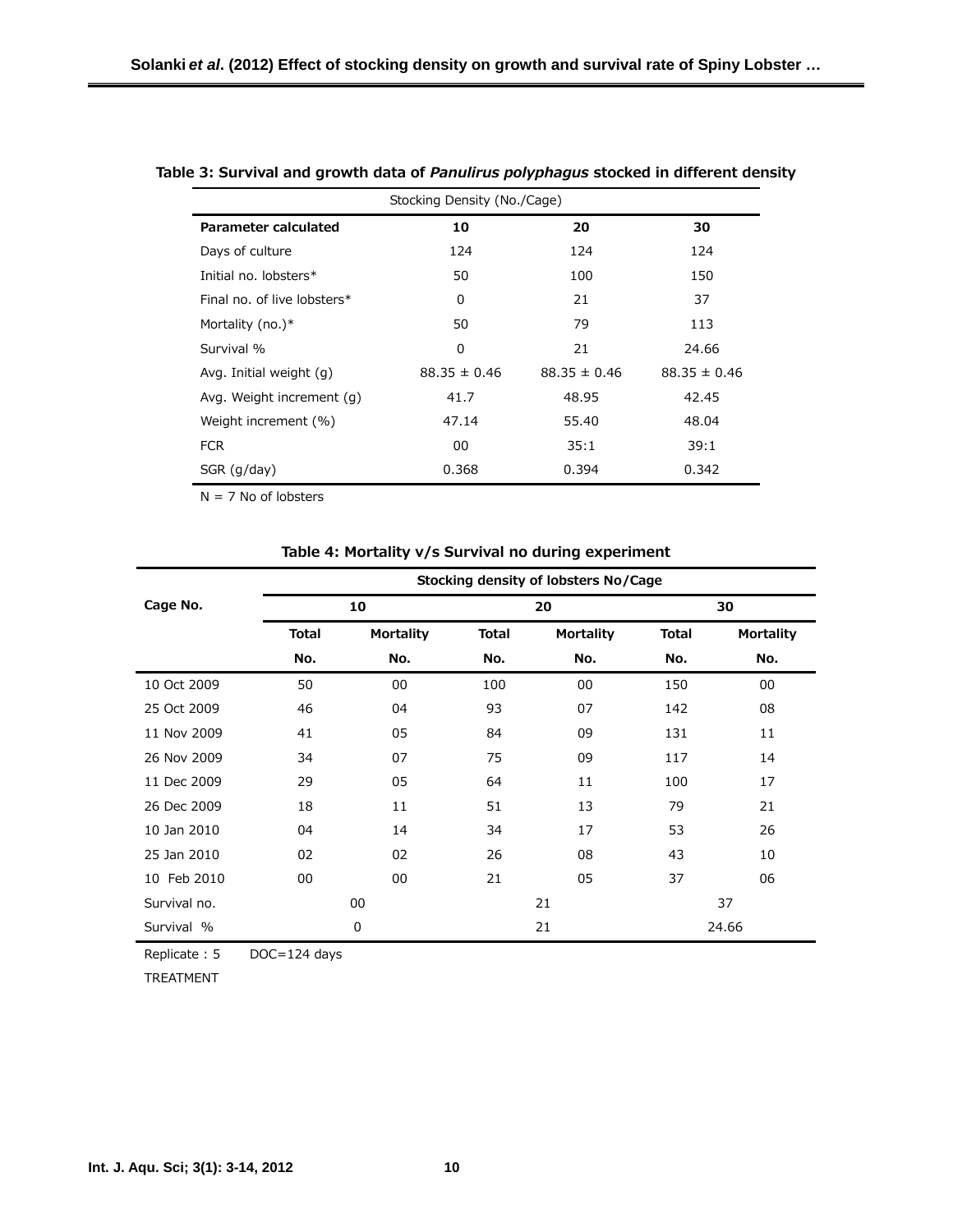

**Fig 1: Comparison of feed utilized (kg) & FCR among stocking density** 

## **Feeding**

Recent experiments with *P. argus* in Florida revealed that feeding juveniles spiny lobsters rations of frozen clams, shrimp, squid and oysters at 100 % of their body weight once daily at the onset of dusk resulted in significantly better growth than those fed 50 % of their body weight twice daily (Cox and Davis, 2006); same trend was recorded in present study when twice feeding a day, most of the feed remain uneaten but feeding once gave good result in maintenance of water quality and feed was consumed to 55%.

Feeding was done with mix meat (clam meat, squid meat and trash fish meat). Most preferable feed type as per record is clam / bivalve compared to squid than trash fish as

squid meat and trash fish meat were found sometimes uneaten.

Joseph, (2004) reported that wet FCR of more than 10 can still be profitable, same trend was observed but he further stated that taste and color of cultured lobster is inferior to wild caught lobsters, same trend was observed as culture lobster color faded.

Pony fish (Leiognathus spp); pomfret; snails, oyster, clams and cockles; small swimming crab, other crabs and shrimp. Finfish comprise about 70% of the diet, with 30% shellfish. The most preferred fish (comprising 30%) lizard fish whereas according to Crear *et al*. 1999, mussels have shown to be superior to prepared pellet feeds in growth trials of juve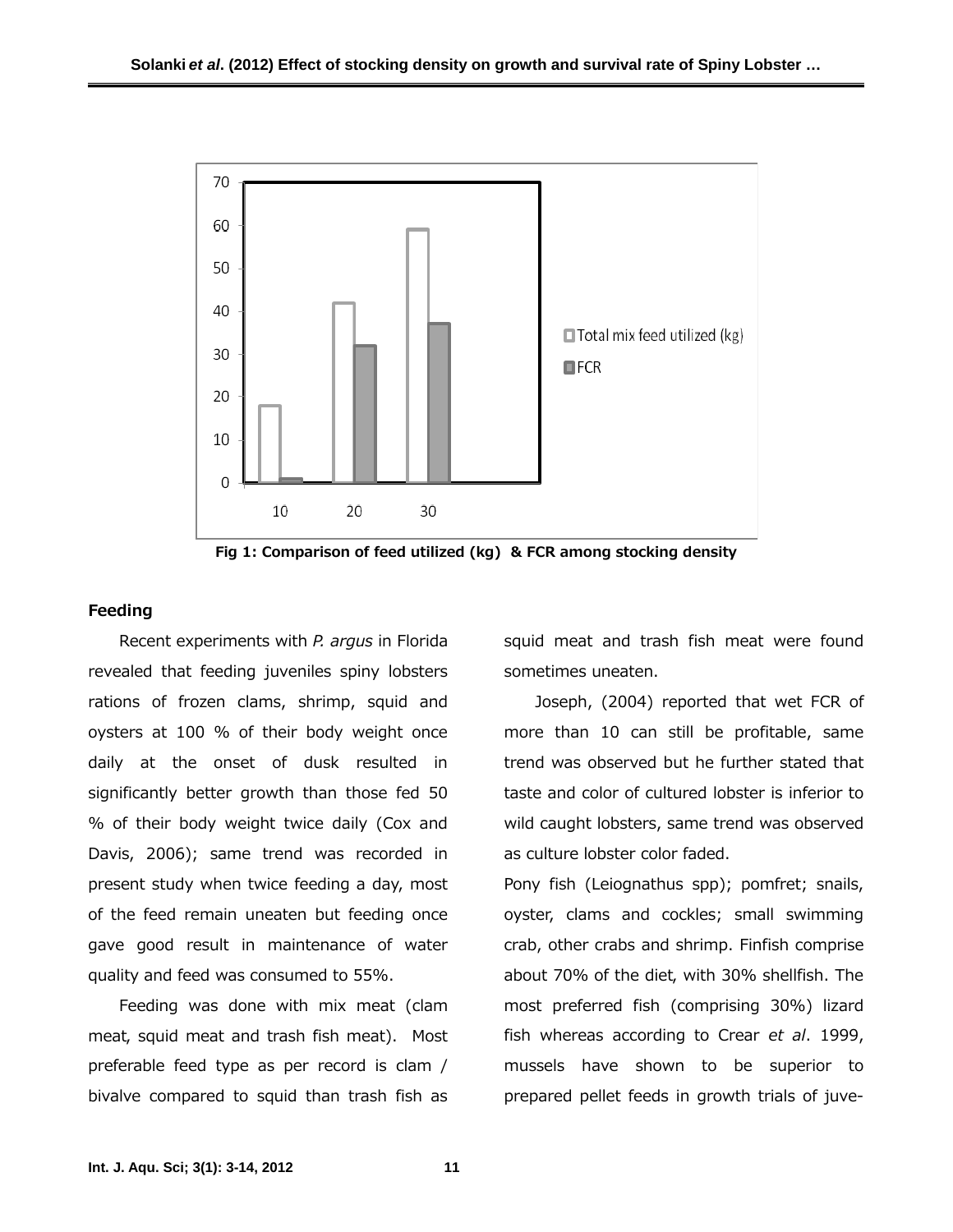nile *J.edwardsii*; in present study there were no consistent differences in growth at moult between the mussel treatment and squid treatments in the trial and most preferable was bivalve meat (*Crassostrea graphoides*) and least preferable was trash fish compared to squid and mixed feed type.

James and Tong (1998) reported that spiny lobster *Jasus edwardsii* fed with a fresh natural diet (clams flesh) same trend were recorded lobsters usually discard red meat feed) as per Kalidas and Shyam (2005) they reported that (red meat) fat content may be avoided because feeding fatty fish will not only deteriorate water quality but also foul smell persist only due to decomposition of fat; same trends were observed during present study when weighed (as per body weight) red meat was added as feed material to lobster treatment than same quantum was recollected after a day whereas Simon and James, (2007) reported that fresh clams have consistently produced better growth rate and survival than formulated diets provided in spiny lobsters cage culture; same trends were observed during present study that lobster accepted clam/ bivalve meat than any other feed type.

According to Radhakrishnan (2008) in Gujarat state, juvenile of *P. polyphagus* (30-50 g) were stocked in intertidal pits  $(21 \times 7 \times 1)$ m3) at 20 no/m2 attained 100- 125 g in 90 days. The present study is agreement with the

above result. Water temperature is one of the most important environmental factors determining the growth rate of crustaceans (Tong *et al*., 1997) specific growth rate (SGR) was significantly different between temperatures, with the highest values recorded for the 24 and 28 °C treatments (Kemp and Britz, 2008). The growth rate (5.2 mm CL) of *P. ornatus* in Torres Strait is the highest recorded for any spiny lobster in the first year of benthic life and this is likely due to combination of warm water temperature ( $>28^\circ$  C), low density and low competition (63 no/ha-1) (Dennis *et al*., 1997).Similar result was obtained in present study also. Lobsters stocked at 15,000 in a 500 / m² had recorded growth rate of 1 g/ day tail weight after 60 days of holding (Assad *et al*., 1996). Sea floor cages (3 x 3 x 1 m) have been used for holding and feeding wild caught juveniles in Mexico (Lozano - alvarez, 1996), and other studies have attempted to increase the biomass of wild caught lobsters with mixed result. Recent experiments with *P. argus* in Florida revealed that feeding juveniles spiny lobster rations of frozen clams, shrimp, squid and oysters at 100% of their body weight once daily at the onset of dusk resulted in significantly better growth than those fed 50 % of their body weight twice daily (Cox and Davis, 2006). Similar observation was also reported in present study.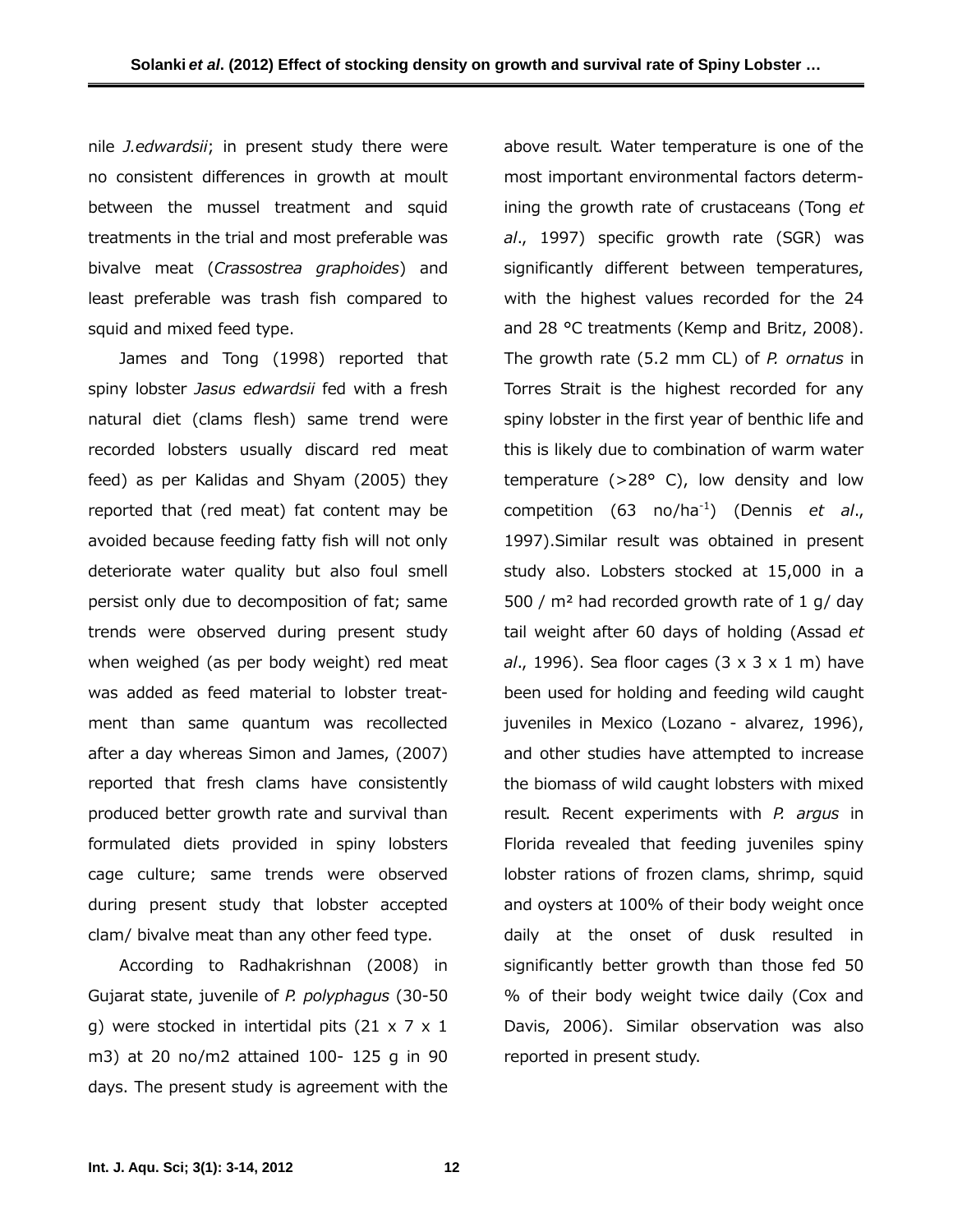# **Conclusion**

Based on the results obtained from the experiments, it seems quite indicative that higher Stocking density results in less growth rate and less stocking density results in mortality of all lobsters and this may be due to lower temperature during winter season, so it is advisable to carryout rearing of lobster in summer season whereas experiment of lobster culture can be taken up in pit which may show good growth and survival in the same.

#### **References**

- $\checkmark$  Assad, L. T., Gondim D. S., Ogawa M. (1996) The grow out of spiny lobster juveniles in marine cages. *Arquivos Cienias do Mar,* Fortaleza 30:13-19.
- $\checkmark$  Charles, M. J. and Peter M. (2003) Lobster fattening and fishery in India. *Infofish International* 3: 8 – 12.
- $\checkmark$  Cox, S. L. and Davis M. (2006) The effect of feeding frequency and ration on growth of juvenile spiny lobster, *Panulirus argus* (Palinuridae). *J. of App. Aquaculture* 18 (4): 33-43.
- $\checkmark$  Crear, B., Thomas, C. Hart, P. (1999) An evaluation of the suitability of artificial prawn diets for the southern rock lobster, Jasus edwardsii. In: World Aquaculture '99. Book of Abstracts. The Annual International Conference and Exposition of the World Aquaculture Society, 26 April–2 May 1999, Sydney, Australia, World Aquaculture Society. P. 183.
- $\checkmark$  Dennis, D. M ; Pitcher C. R; Skewes T. D ; Prescott J. H. (1992) Severe mortality of breeding tropical rock, *Panulirus ornatus,* near Yule island, Papua New Guinea. *Journal Ep. Mar. Biol. Ecol.* 162: 143-158.
- $\checkmark$  FAO, (2007) Present status of Lobster cage culture in Vietnam. Proceeding of the ACIAR lobster ecology workshop. pp 21-25.
- $\checkmark$  James, P. J. Tong, L. J. (1998) Feeding technique, critical size and size preference of Jasus edwardsii fed cultured and wild mussels. Marine and Freshwater Research 49: 151-156.
- $\checkmark$  Joseph, M. M. A. (2004) Sustainable farming of spiny lobster in western Minadanao, Philippines. Proceeding of the ACIAR lobster ecology workshop, Nha Trang, Vietnam. pp 19-20.
- $\checkmark$  Kalidas, C. and Shyam S.S. (2005) Backyard Lobster Fattening Unit Economic Feasibility Analysis. *Fishing Chimes* 24(11): 22-26.
- $\checkmark$  Kemp, J. O. G. and Britz P. J. ( 2008) The effect of temperature on the growth, survival and food consumption of the east coast rock lobster *Panulirus homarus rubellus. Aquacult.* 280: 227-231.
- $\checkmark$  Lozano- Alvarez, E. (1996) Ongrowing of juvenile spiny lobsters, *Panulirus argus* (Latreille, 1804) (Decapoda, *Paliunridae*), in portable sea enclosures, *Crustaceana.*  69: 958-972.
- $\checkmark$  Radhakrishnan, E.V. (2008) Overview of lobster Farming. Winter school on Recent advances in breeding and larviculture of marine finfish and shellfish. CMFRI Manual, pp 129-138.
- $\checkmark$  Radford, C. A. and Marsden I. D. (2005) Does morning opposed to night time feeding affect growth in juveniles spiny lobsters, *Jasus edwardii.* J. World Aquacult. Society. 36: 480-488.
- $\checkmark$  Simon, C. J. and James P. J. (2007) The effect of different holding systems and diets on the performance of spiny lobster juveniles *Jasus edwardsii* (Hutton, 1875). *Aquacult .*266: 166-178.
- $\checkmark$  Syda Rao, G. (2008) An overview of Global Aquaculture and Cage Farming. Winter school on Recent advances in breeding and larviculture of marine finfish and shellfish. CMFRI Manual, pp 1-11.
- $\checkmark$  Tong, L. J., Moss, G. A., Paewai, M. M. and Pickering, T. D. (1997) The effect of brine shrimp numberss on the growth and survival of early-stage phyllosoma larvae of the rock lobster Jasus edwardsii. Marine and Freshwater Research 48: 935-40.